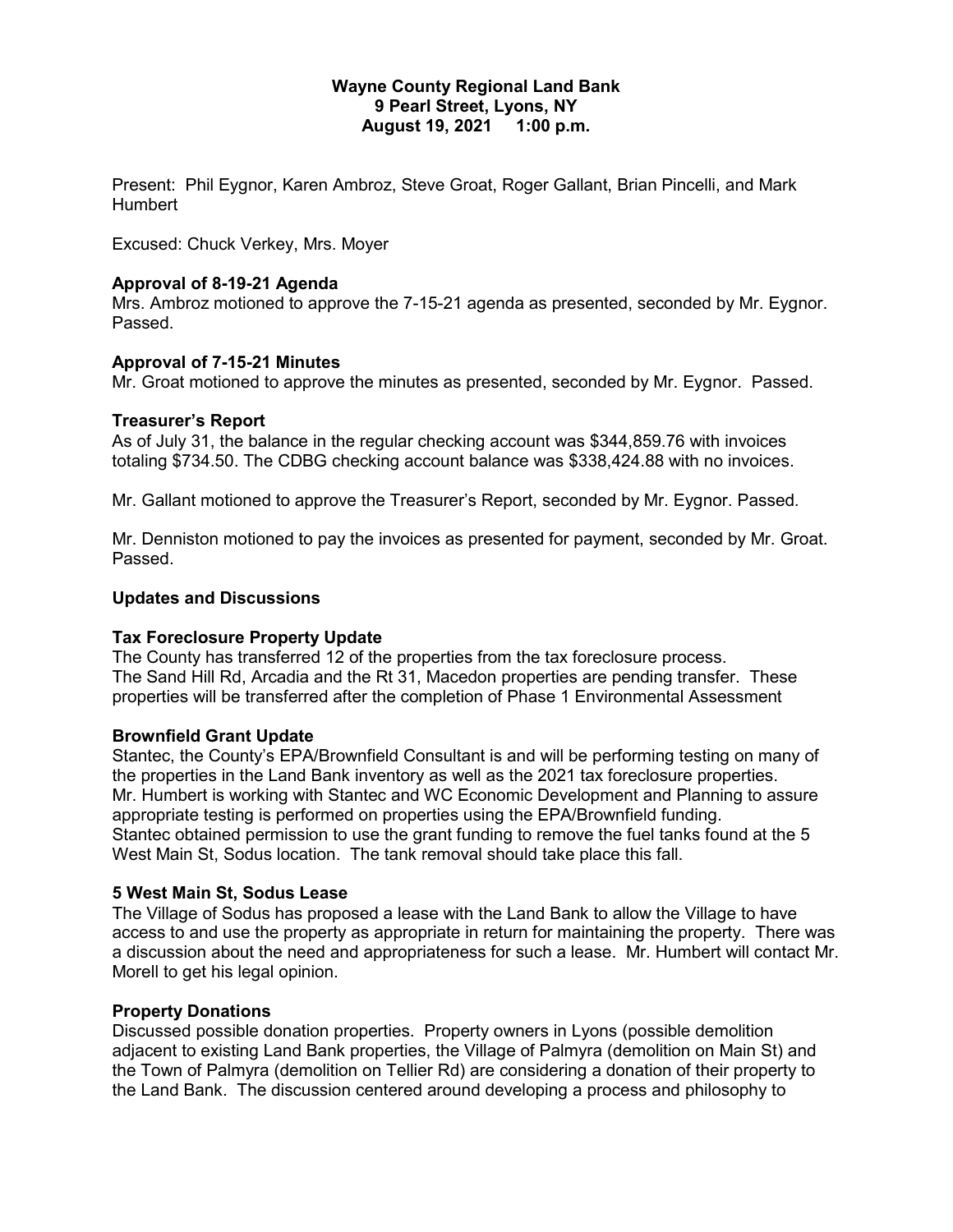determine whether the Land Bank should accept a donated property, especially those properties requiring extensive repair or demolition. The discussion included member's thoughts related to the need for those involved to have "skin" in the game. Those stakeholders could include the current owner and municipality (Town and/or Village). This topic will require additional discussion in the future. It is believed the interest in donating properties will increase. Mr. Humbert will follow up with the Village and Town of Palmyra regarding current donation requests.

## **Demolitions**

Liro Engineers are beginning to develop the necessary demolition plans and documents to perform the demolition of at least 5 residential and 1 commercial property. Some properties are being evaluated to determine if demolition is necessary. Demolitions should take place later this fall.

## **Sand Hill Property**

There are still 3 residences being occupied in the park.

Mr. Humbert will be meeting with the Town of Arcadia on September 20 to discuss the options for the future of this property.

Transfer from the County to the Land Bank will take place after the Phase 1 is complete.

# **1071 Rt 31, Macedon (Rando) Property**

The Town of Macedon has mowed the property.

STANTEC, the County's EPA Brownfield Grant administrator, is reviewing the DEC documents to facilitate preparation of the property for sale.

Transfer from the County to the Land Bank will take place after the Phase 1 is complete.

## **Canalside Trailer Park**

Mr. Humbert has been involved in some discussions with County Administration and the Town of Lyons related to the future of this property. Additional discussions will be taking place.

## **Property Purchase Applications**

Mr. Humbert presented offers for the Land Bank Properties at 7 Mill St, Sodus and 11371 Ridge Road, Huron. The properties must be listed on the Land Bank website for 10 days prior to acting on a sales application. These applications will be acted on at the September 16 meeting.

## **Affordable Housing**

The Wayne County Economic Development and Planning Department is moving forward with the Enterprise-funded Housing Study.

Many conversations are happening related to the needs and opportunities to develop quality affordable housing in Wayne County.

The Enterprise Partners were in Lyons on August 12 to discuss possible funding.

## **Insurance**

All new properties obtained from the County have been added to the Land Bank insurance policy.

## **Adjournment**

Mr. Eygnor motioned to adjourn at 2:40 p.m., seconded by Mrs. Ambroz. The next meeting of the Wayne County Regional Land Bank is scheduled for Thursday, September  $16<sup>th</sup>$  at 1:00 p.m.

Respectfully submitted,